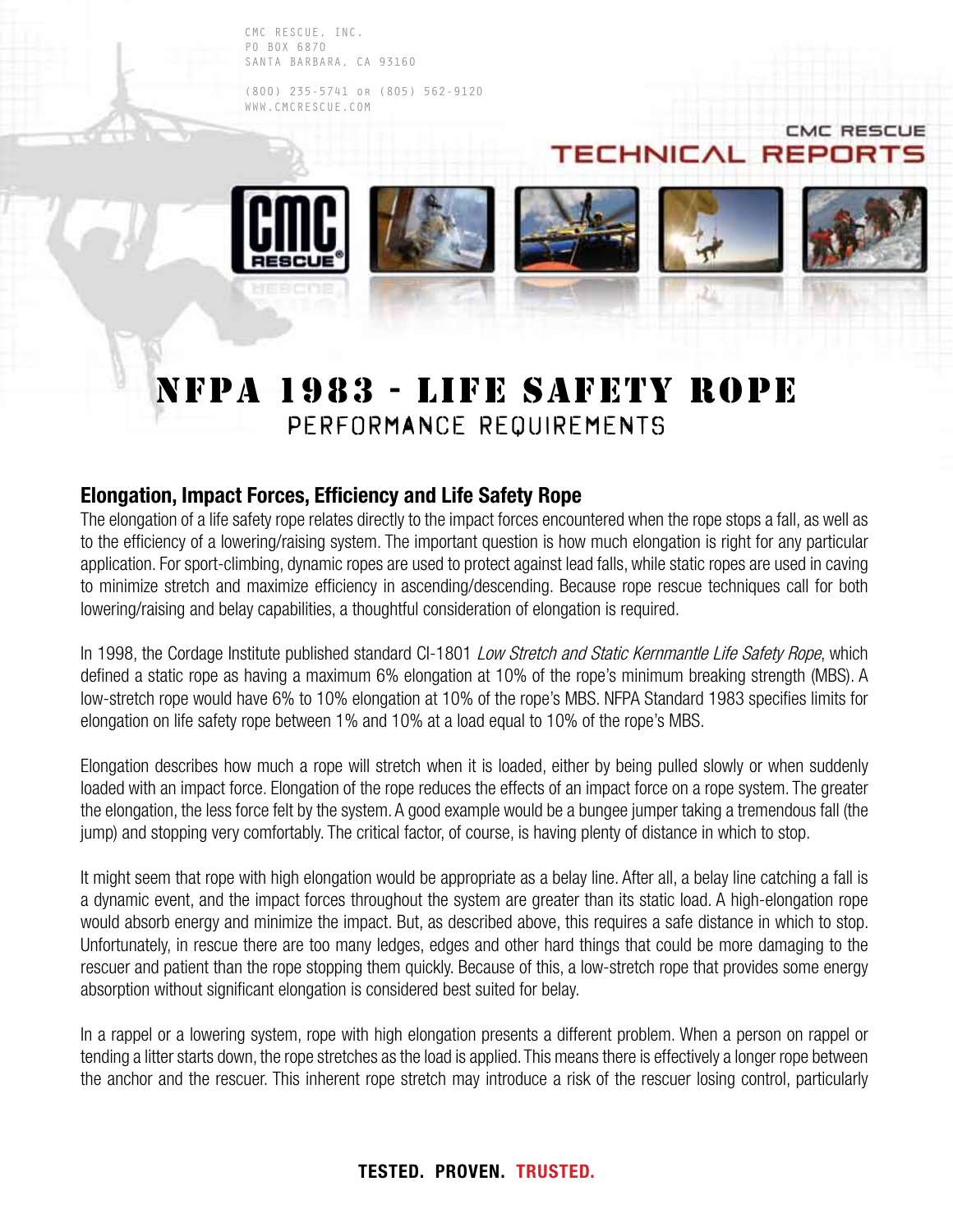during an edge transition, where maintaining footing is most difficult. This risk is increased when, for example, the rescuer has descended some distance and has stopped to perform a pick-off from a ledge, taking the load off the rope. When transitioning the load back onto the rope, there will be significantly more stretch than there was close to the anchor. This will increase the difficulty in maintaining control.

With high-elongation rope in a raising system, the haul team has to pull the stretch out of the rope before moving the load, thus reducing the team's efficiency. A mechanical advantage system uses even more rope, increasing the amount of rope elongation and further decreasing efficiency. For these operations, the ideal rope would have very low elongation.

## **Determining How Much Elongation is Right for Your Application**

How do you decide how much elongation is right for your application? First, determine a maximum acceptable impact force that a rope rescue system should be able to tolerate without causing harm to the people or failure of the system. The value that has been suggested by many for a system including a litter, subject and rescuer — and one being considered for several standards — is 15 kN (3,372 lbf). This number was proposed many years ago by the British Columbia Council of Technical Rescue (BCCTR) for their Belay Competence Drop Test criteria and has been incorporated into NFPA 1983 Standard on Life Safety Rope and Equipment for Emergency Services for testing belay devices.

Next, determine the desired stopping distance in your belay system. This requires looking at both the elongation in the rope and the type of belay device being used. NFPA 1983 requires a maximum stopping distance of one meter when testing belay devices. When you have determined your requirements for impact force and stopping distance, test your belay system to see if it meets your needs. View the system as a whole, including rope, belay device, operator and the anticipated loads. Different belay systems can impart different impact forces on the system and should be tested as a unit. ASTM F2436-05 Standard Test Method for Measuring the Performance of Synthetic Rope Rescue Belay Systems and Equipment provides a test method for comparing one system to another. The best belay system will be one that arrests a fall in the shortest distance and stays below the maximum acceptable force on the system's components.

### **Rope and Webbing Performance Requirements**

### NFPA 1983 (2012) Life Safety Rope Performance Requirements

Technical Use "T" (previously Light Use "L")

- $\bullet$  3 $\sigma$  MBS of not less than 20 kN (4,496 lbf)
- Minimum elongation of not less than 1% at 10% of the breaking strength
- Maximum elongation of not more than 10% at 10% of the breaking strength
- Minimum diameter of 9.5 mm (3/8 in)
- Maximum diameter of 12.5 mm (1/2 in)

#### General Use "G"

- $3\sigma$  MBS of not less than 40 kN (8,992 lbf)
- Minimum elongation of not less than 1% at 10% of the breaking strength
- Maximum elongation of not more than 10% at 10% of the breaking strength
- Minimum diameter of 11 mm (7/16 in)
- Maximum diameter of 16 mm (5/8 in)

The NFPA convention is to round off to the nearest 0.5 mm (1/64 inch). The 2006 edition introduced a lower minimum diameter for General Use life safety ropes. Today, the fiber technology does not exist to make a 7/16-inch General Use life safety rope, but the committee wanted to keep the door open for such a lightweight, high-strength rope.